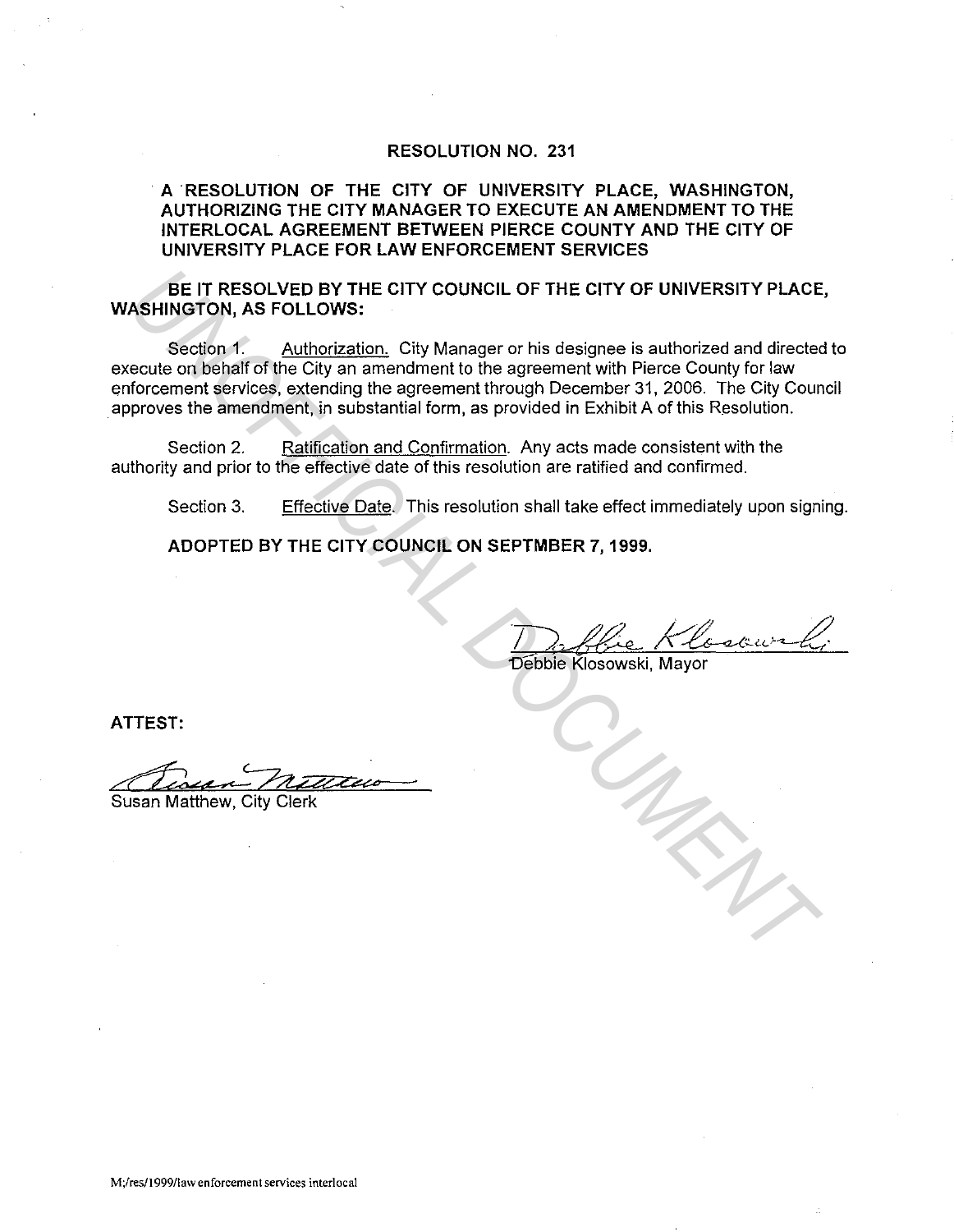# Exhibit A

Amendment to the Interlocal Agreement Between Pierce County and The City Of University Place Relating to Law Enforcement Services Exhibit A<br>
Amendment to the Interlocal Agreement Between<br>
Pierce County and<br>
The City Of University Place<br>
Relating to Law Enforcement Services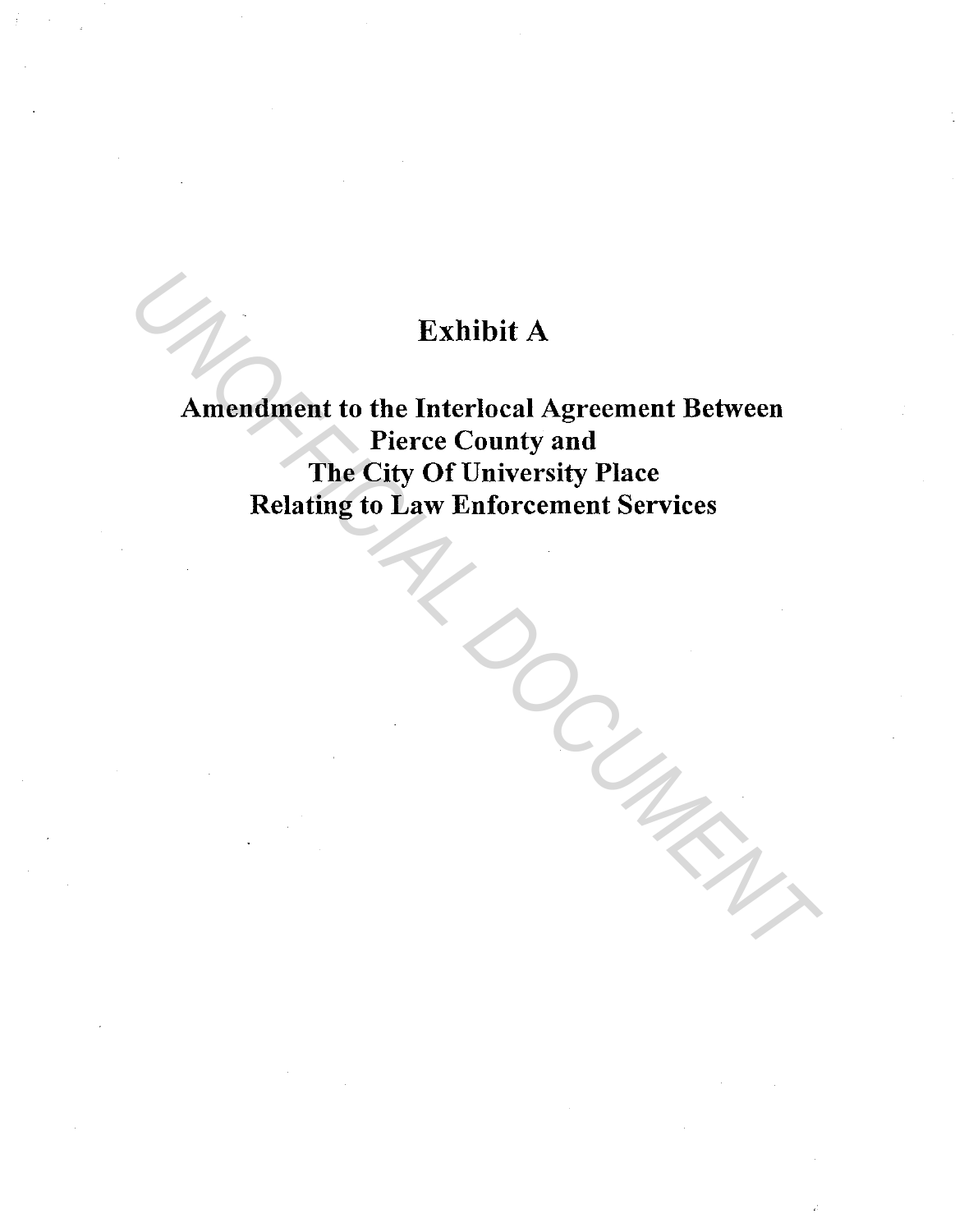## **CONTRACT NUMBER 97-8544-1 AMENDMENT TO INTERLOCAL AGREEMENT BETWEEN PIERCE COUNTY AND THE CITY OF UNIVERSITY PLACE RELATING TO LAW ENFORCEMENT SERVICES**

**THIS AGREEMENT** is entered into this day by and between **PIERCE COUNTY,** a political subdivision of the State of Washington (herein referred to as "COUNTY") and the **CITY OF UNIVERSITY PLACE,** a municipal corporation of the State of Washington (herein referred to as "CITY") and is applicable to all properties located within the geographic area that constitute the incorporated limits of the CITY. **THIS AGREEMENT** is entered into this day by and between **PIER**<br> **UNISTY, a political subdivision of the State of Washington (herein referred to as "COUNT<br>
due CITY OF UNIVERENTY PLACE, a municipal corporation of the State** 

**WHEREAS,** pursuant to Chapter 35.02 Revised Code of Washington (RCW), the CITY established August 31, 1995 as its official date of incorporation and upon that date commenced operations as a CITY: and

**WHEREAS,** pursuant to Chapter 35.02 RCW, as of the date of incorporation local governmental authority and jurisdiction with respect to the newly incorporated area transferred from the COUNTY to the CITY: and

**WHEREAS,** the CITY has requested the COUNTY provide law enforcement services to the CITY; and

**WHEREAS,** the COUNTY has the resources necessary to provide law enforcement services to the CITY: and

**WHEREAS,** the parties are authorized to enter into such agreements by virtue of RCW Chapter 39.34 and Section 35.02.225;

**NOW, THEREFORE,** in consideration of the terms and conditions contained herein, it is mutually agreed by and between the COUNTY and the CITY as follows:

SECTION 1. **PURPOSE.** The purpose of this agreement is for the COUNTY to provide to the CITY and its resident's law enforcement services through the Pierce County Sheriff's Department (PCSD).

SECTION 2. **DIRECT SERVICES.** The County will provide law enforcement services as described in the categories below within the incorporated area twenty-four (24) hours per day, rendering such services at the level described in Exhibit "B" attached hereto and incorporated by this reference.

A. Patrol/Traffic Enforcement Deputies. Patrol/traffic enforcement services Constitute the first response for the enforcement of state law and CITY-adopted municipal criminal and traffic codes. Patrol services shall include reactive patrol

 $\mathbf{1}$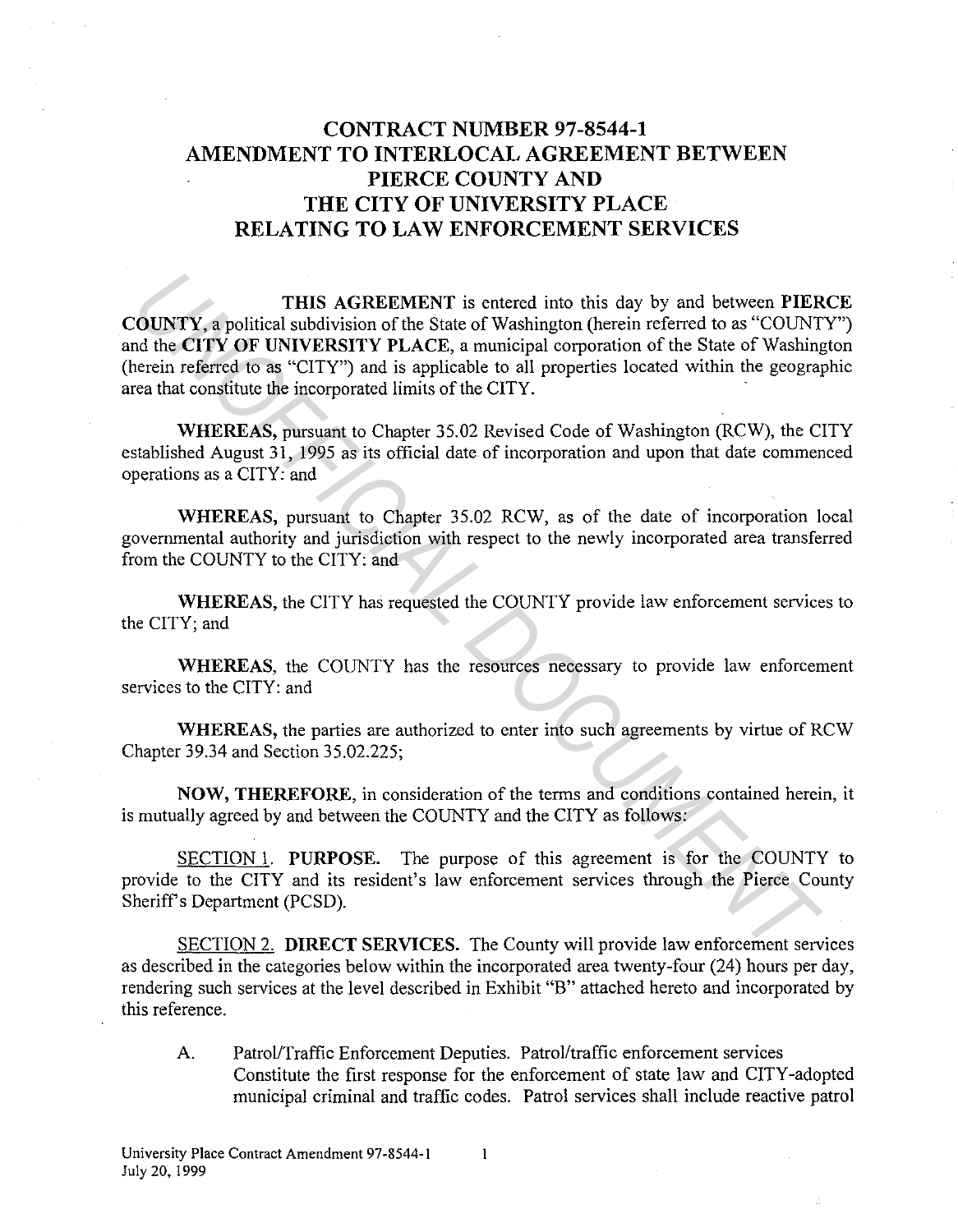to respond to residents' and business' calls for services, proactive patrol to prevent and deter criminal activity, traffic patrol to enforce applicable traffic codes, traffic accident investigation, and any other lawful assignment the CITY deems necessary. As written, this agreement includes seventeen (17) full time deputies, two of which are the Traffic and Pro-act deputies, and excludes School Resource Officers. The City will fund one additional deputy on January 1, 2000 (Exhibit "B"). The County will provide said deputy to the City by no later than April 1, 2000. On January 1, 2000 the number of full time deputies will be increased to eighteen (18), excluding School Resource Officers. These deputies have adequate supervision available through the PCSD Command, the sergeants and Command/Liaison officer whose positions are separately delineated in this agreement.

As written, the County agrees to provide a minimum of three (3) deputies per shift. The minimum count shall include patrol deputies, School Resource Officers (when school is out) and one traffic deputy ..

- B. Command/Liaison. Command/Liaison will consist of an officer of the minimum rank of lieutenant who will act as the COUNTY's liaison and the CITY's police chief. The lieutenant is to act in the same fashion as a regular city police chief by coordinating the daily delivery of service and supervising the officers assigned. The costs of two sergeants are included in this agreement. The sergeants will be selected with input from the CITY manager or his/her designee and will be assigned to the CITY to provide patrol supervision and assist the Command/Liaison as directed. City by no later than April 1, 2000. On January 1, 2000 the number of<br>
ime deputies will be increased to eighteen (18), excluding School Resourcines. These deputies have adequate supervision available through the PC comman
	- C. Investigation Services. Investigation services consists of general criminal investigations by offices assigned to investigation division and, when required, the services of officers assigned to special units investigating such crimes as narcotics, asset forfeiture, homicide, special assaults, fraud. These officers are supported by crime scene analysis, crime laboratory, polygraph, identifications, evidence control and Automatic Fingerprint System (AFIS).
	- D. Law Enforcement Support Agency. The COUNTY utilizes the Law Enforcement Support Agency (LESA) to provide law enforcement communications, records management, and related administrative support services. In contracting for services, the CITY and COUNTY agree that LESA will continue providing communication, records maintenance, and related administrative support services. The CITY agrees that if it desires any change in procedures, protocols or other provisions of communication and records maintenance services that they will meet and confer with the COUNTY and LESA to determine a mutually acceptable alternative.
	- E. Special Events. The COUNTY at the CITY's request will make reasonable efforts to supply demonstration personnel for CITY community events at no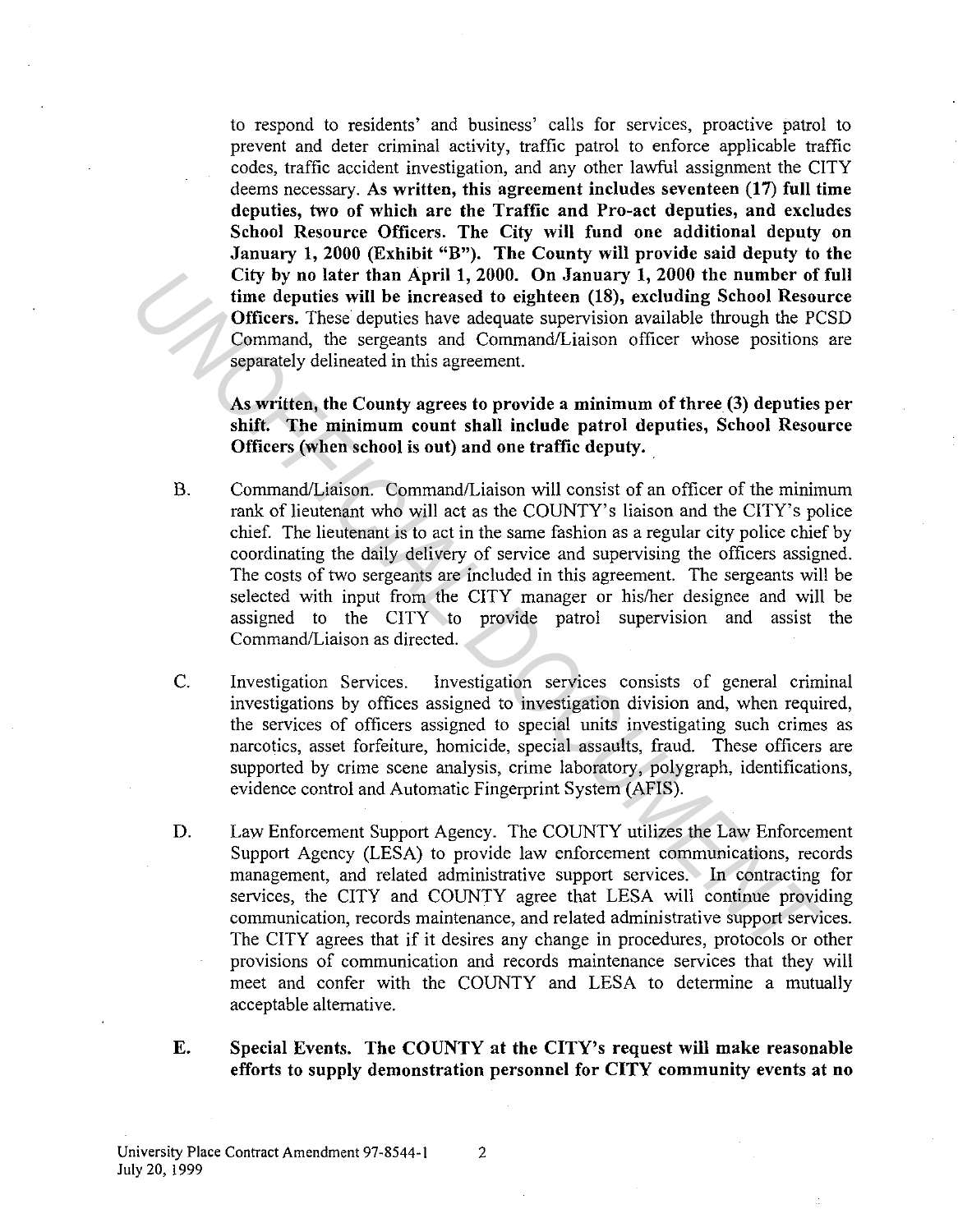charge. The CITY will provide at least two weeks-advanced notice of said request.

#### SECTION 3. COST OF SERVICES.

- A. Charges for services provided in 1999. Base year costs and unit costs for Sheriff services for 1999 are shown in Exhibit "B". The deputies included in this Exhibit will have adequate supervision available through the PCSD Command, and through the Lieutenant and Sergeant positions whose positions are also shown in Exhibit "B".
- B. Annual Increases for Direct Services. Except as modified below, the annual cost increase for direct services (which are defined as Patrol/Traffic, Command, Investigation, Clerical Support, and SRO) for each year after 1999 shall be the 1999 base cost shown in Exhibit "B", plus the growth in the previous year's July to June Seattle Consumer Price Index for Urban Consumers. Any annual C.P.I.-U. increase will be limited to a minimum of three percent  $(3\%)$  and a maximum of six percent  $(6\%)$  for the full term of the contract. If at any time during this contract term the COUNTY negotiates with any new city, or an existing city when renewing and extending current contracts, and a increase in the CPI-U of less than 100% is provided to any of these cities, the CITY shall be provided the same adjustment in the current contract corresponding to the effective date of that CPI provision. **En 1999 are shown in Exhibit "F3".** The deputies included in this Exhibit will halo endow are shown in Exhibit ("B". Annual Interests for Direct Services. Except as modified below, the annual cost incered for direct serv
- C. Calculation of LESA Costs. The annual costs shall be the City of University Place's share of the LESA budget based upon the percentage of services provided and the cost allocation methodology developed by LESA. The increase in LESA charges for the year 2000 shall be no more than 5% higher than 1999 charges. The increase in 2001 and 2002 shall be no more than 10% and 16% higher respectively than the 1999 charges.

It is mutually recognized that the cost allocation methodology utilized by LESA provides a solid basis for determining the LESA costs for the City, and will be utilized for years 2003 -2006. However, if LESA costs between 2003-2006 are more than 7%. annually above the preceeding year, the City and County will meet to determine a mutually satisfactory costing for such services.

D. Support Service Costs. Commencing in 1999, there will be an annual charge for Support Services (defined as Canine, SWAT, Air Operations, Lab Team, and Hazardous Devices). This charge shall be determined by multiplying University Place's percentage of calls for each service from the prior full year times the total full cost budget for each service in the new year. For instance, the charges for 1999 will be based upon the 1997 actual use percentages multiplied by the 1999 full cost budget for each service. The full cost budget is defined as the direct budgeted cost plus 15% for administration and support.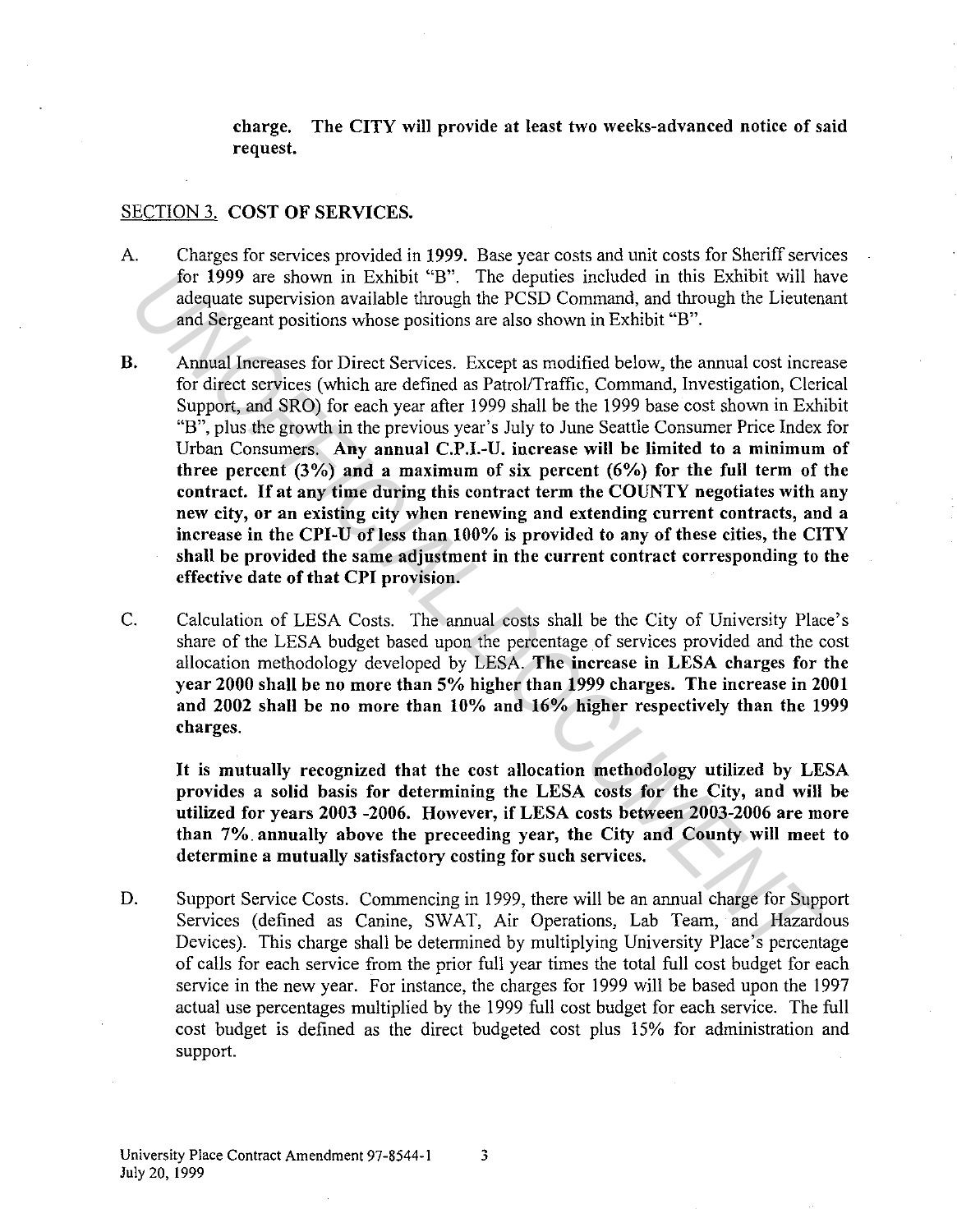If the COUNTY elects to provide the above services to other Pierce County cities at no or significantly reduced charges, then these charges will be reduced accordingly for the City of University Place.

E. Investigation Costs. Commencing in 1999 and referenced in previous amendment: Investigative services consist of two full time detectives assigned to the Chief of Police for University Place. These two detectives will be physically located at the University Place Police Station on July 12, 1999. The Chief for University Place will set priorities and assignments for the detectives.

> The Detectives will be supported by the Sheriff's Department Criminal Investigation Division. The division will investigate the following:

- Domestic Violence
- Death Investigations
- Arson
- **Serial Robbery**
- Rape
- **Murder**
- Officer Involved Shooting
- Sexual Assault

The caseload distribution of University Place Detectives and the Pierce County Sheriff's Department Criminal Investigation Unit may be shared or overlap as needed and mutually agreed upon by the City Police Chief and the Criminal Investigation Unit Commander.

This is considered to be a "pilot project" for six months and will be reviewed no later than January 12, 2000 for consideration relative to changes. If neither the COUNTY nor the CITY propose changes by January 12, 2000, the investigations staffing will remain the same throughout the term of the contract.

- F. Clerical Support. The COUNTY shall provide one Office Assistant to support the University Place Sheriff's operation. . Except as provided in Section 12.E of this contract, the CITY shall pay the cost of this position during the full term of the contract. If at any time during this contract term the COUNTY negotiates with any new city, or with any existing cities when renewing and extending current contracts, this service at no charge, the CITY shall be provided same adjustment in current contract corresponding to the effective date of that provision. *University Place Police Station on July 12, 1999. The Chief for University Place<br>
set priorities and assignments for the detectives.<br>
The Detectives will be supported by the Sheriff's Department Crimi<br> The Detectives wil*
- G. Facility. The CITY shall provide the facility for all law enforcement personnel. The COUNTY will provide all necessary supplies and office equipment for law enforcement personnel to meet the level of service provisions as specified in this contract.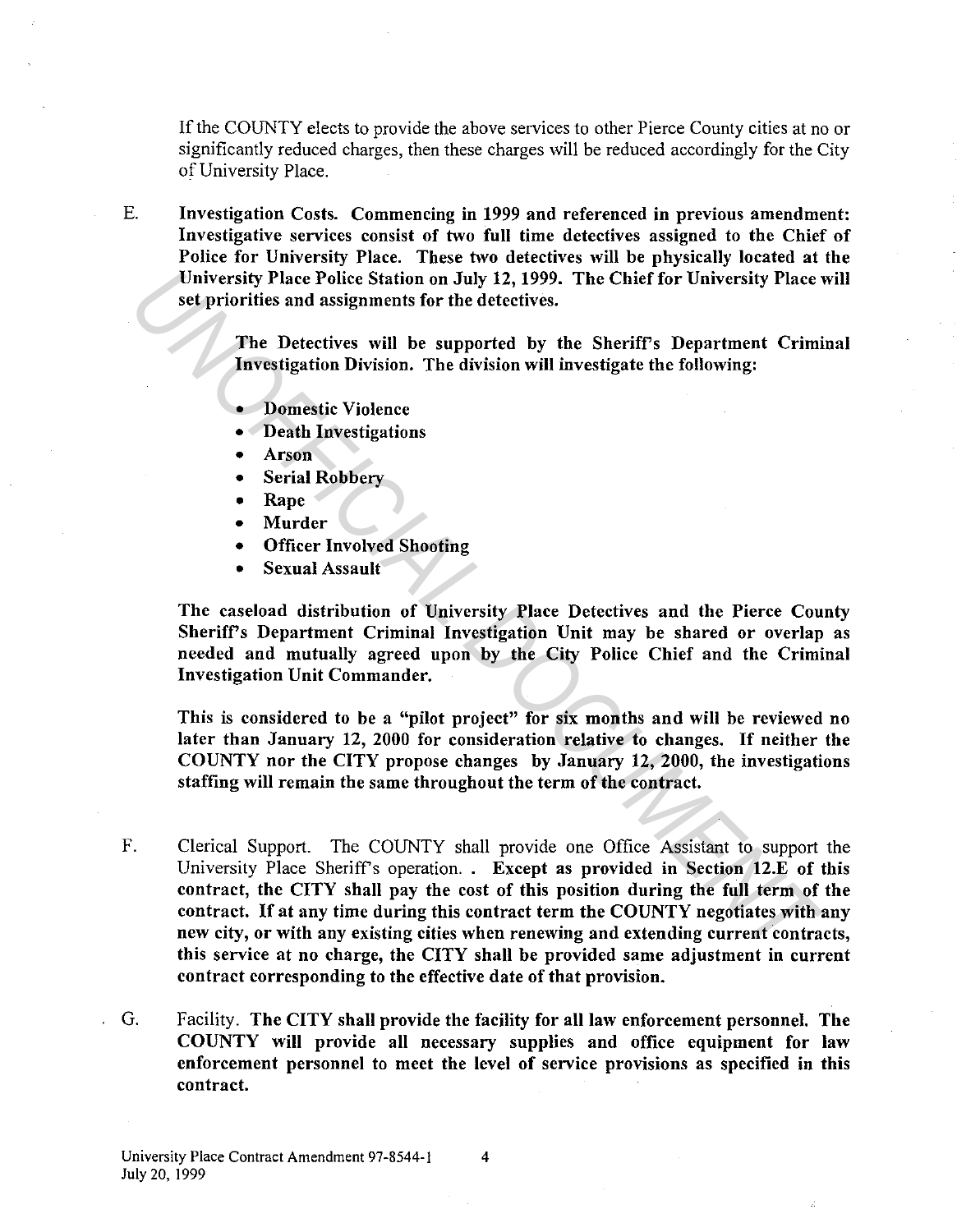- H. Charges for Optional Special Services. The PCSD is a full service police agency and a number of optional, specialized services can be provided at the CITY request. Such services or programs include vice activities, TNET, Crime Stoppers, marine patrol, parks patrol, and search and rescue. To the extent the CITY does not select one or more support services designated as optional special contract services, the COUNTY will not charge the CITY for those services. In the event any of these services are deployed at the request of the CITY manager or his/her designee with the appropriate authority, the CITY and the COUNTY shall meet and confer to determine the specific cost arrangement by which the COUNTY will bill and the CITY will pay for such optional services.
- I. Purchase of Additional Direct Services. The description of services to be provided in **1999** is as indicated in Exhibit "B". The COUNTY will provide additional Deputies, Command, Detectives, and Clerical Support at the unit cost reflected in Exhibit "B", appropriately adjusted for inflation. Other services not reflected in Exhibit "B" may be provided at costs negotiated between the CITY and the COUNTY.
- J. Billing Procedure. The costs of services as outlined will be billed monthly during the first week by the COUNTY. Payments by the CITY will be due by the end of the current month. Monthly payments that are not paid within the allotted time period shall be considered delinquent. Delinquent charges shall accrue interest on the unpaid balance from the date of delinquency until paid, at an interest of one half of one percent (.5%) per month.
- K. Reserve Deputies. The COUNTY will recruit residents of the City of University Place to be reserve deputy sheriffs. The CITY will support that recruiting effort. All applicants must meet the Sheriff's Departments minimum qualifications, training, and on-going program participation requirements. Periodic reserve academy training will be conducted, as determined by the COUNTY. Once training is completed, the COUNTY will deploy these volunteers as reserve deputy sheriffs in the City of University Place. Under certain circumstances (such as an emergency), as determined by the COUNTY, these reserves may be deployed elsewhere for the duration of the event. Reserves who are not residents of University Place may be used in University Place. and the COUNTY shall meet and confer to determine the specific cost arrangement<br>
which the COUNTY will bill and the CITY will pay for such optional services.<br>
Purchase of Additional Direct Services. The eScription of servi

The COUNTY and CITY agree that such reserve officers must be used in a manner that is consistent with Section 9, USE OF NON-SWORN PERSONNEL

**L. Community Service Officers: The COUNTY will make a concerted effort in 1999 to create the position of Community Service Officer or a comparable position within the Civil Service system.** 

### SECTION 12. **TERM OF CONTRACT AND TERMINATION.**

Term of Agreement: The term of the contract shall extend through **2006.** Thereafter, this agreement shall renew automatically from year to year unless the termination process outlined herein is invoked: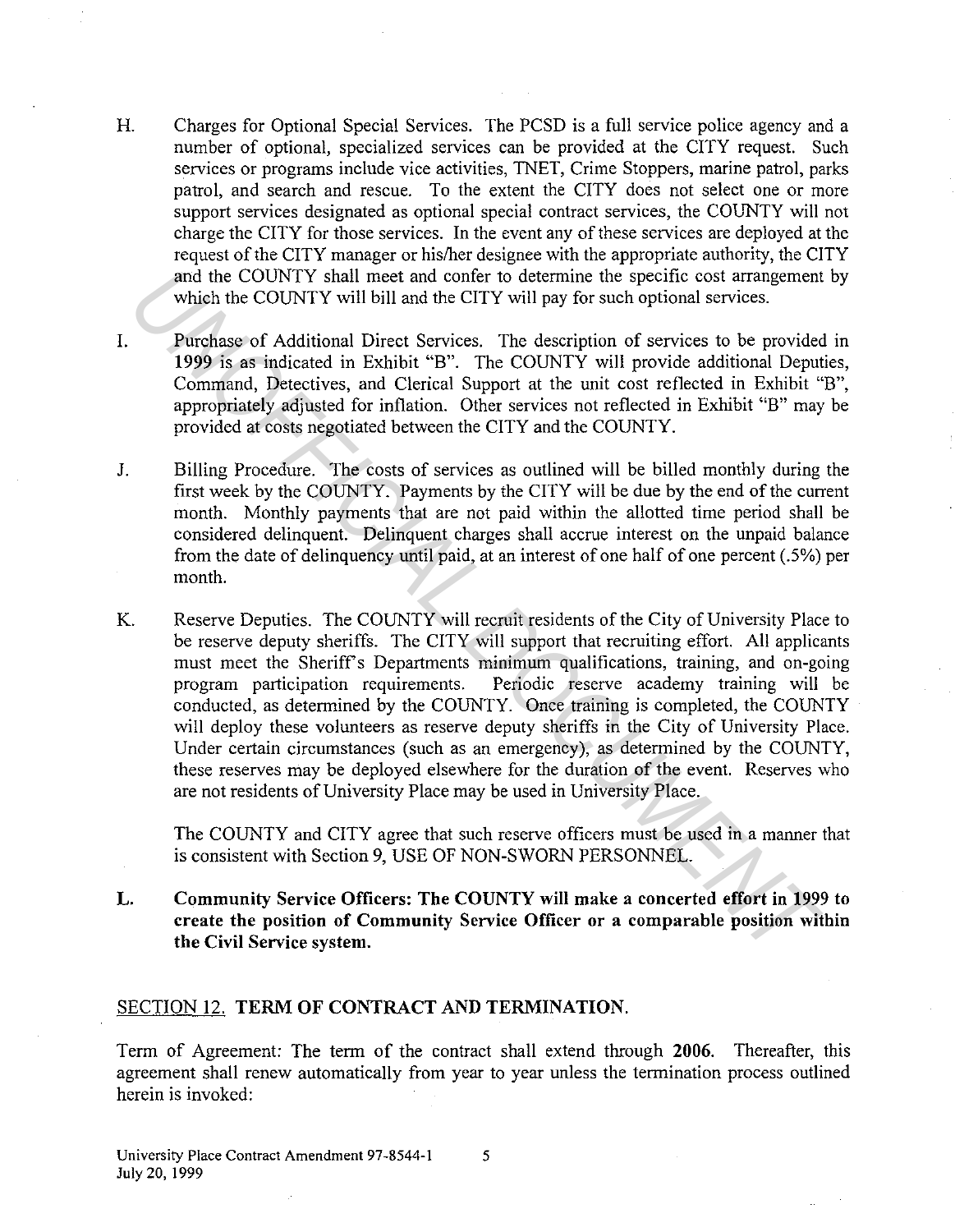- A. Process for Termination: Neither party may terminate the contract before 11 :59 p.m. December 31, 2006. If either party desires to terminate the contract at that date, they shall provide written no later than July 1, 2005 with termination to be effective at 11:59 p.m. December 31, 2006. In the event that the contract automatically renews beyond 2006, but will be terminated in any subsequent year, then notice must be given no later than June 30 of the year prior to the year in which the services are to terminate. Termination in any subsequent year shall be effective December 31, at  $11:59$  p.m. For example, if the contract is to terminate December 31, 2008, then notice hereunder must be given no later than June 30, 2007. When notice of termination is given, the parties agree that a transition plan shall be established. A transition plan shall be established no later than June 30, 2006 (or June 30 of the year of termination) which provides for an orderly transition of police service responsibilities from the COUNTY to.the CITY. which the services are to terminate. Termination in any subsequent year shall be contract is the contract is the minimation of termination is given, the partical state and the set starting December 31, 2008, then notice be
	- B. Transition Plan: The Transition Plan shall identify and address any personnel, conveyance of capital equipment to the CITY's newly formed police force, if applicable, workload, assignment and any other issues related to the transition. Each party shall bear its own cost in developing the transition plan.
	- C. Implementation of Plan. The COUNTY and the CITY agree to use all best efforts to effect a mutual implementation of the transition plan to provide an ordered, effective transition of services.
	- D. At the termination of this contract, the CITY shall have the option to purchase the COUNTY owned vehicles assigned to Deputies in University Place at the then existing undepreciated value of those vehicles.
	- E. Unplanned Fiscal Impacts: Due to circumstances beyond the CITY'S governing powers, if the CITY'S revenues experience an unplanned major fiscal disruption, the CITY may need to eliminate sworn or non-sworn positions provided by the COUNTY to the CITY. Such positions include Sergeants, Detective-Sergeants, Detectives, Deputies, and Clerical positions. When eliminating positions, the CITY shall provide the COUNTY with the following advance notice:

One Position: 30 days notice Two to three positions: 90 days notice Four or more positions: 180 days notice

It is acknowledged that this staffing reduction in basic patrol will negate the minimum staffing proviso as described in Section 2.A., provided that the CITY provides the above indicated advance notice to the COUNTY, and provided that the resultant minimum staffing level is mutually agreed upon by both the CITY and the COUNTY at no less than 2 per shift during the